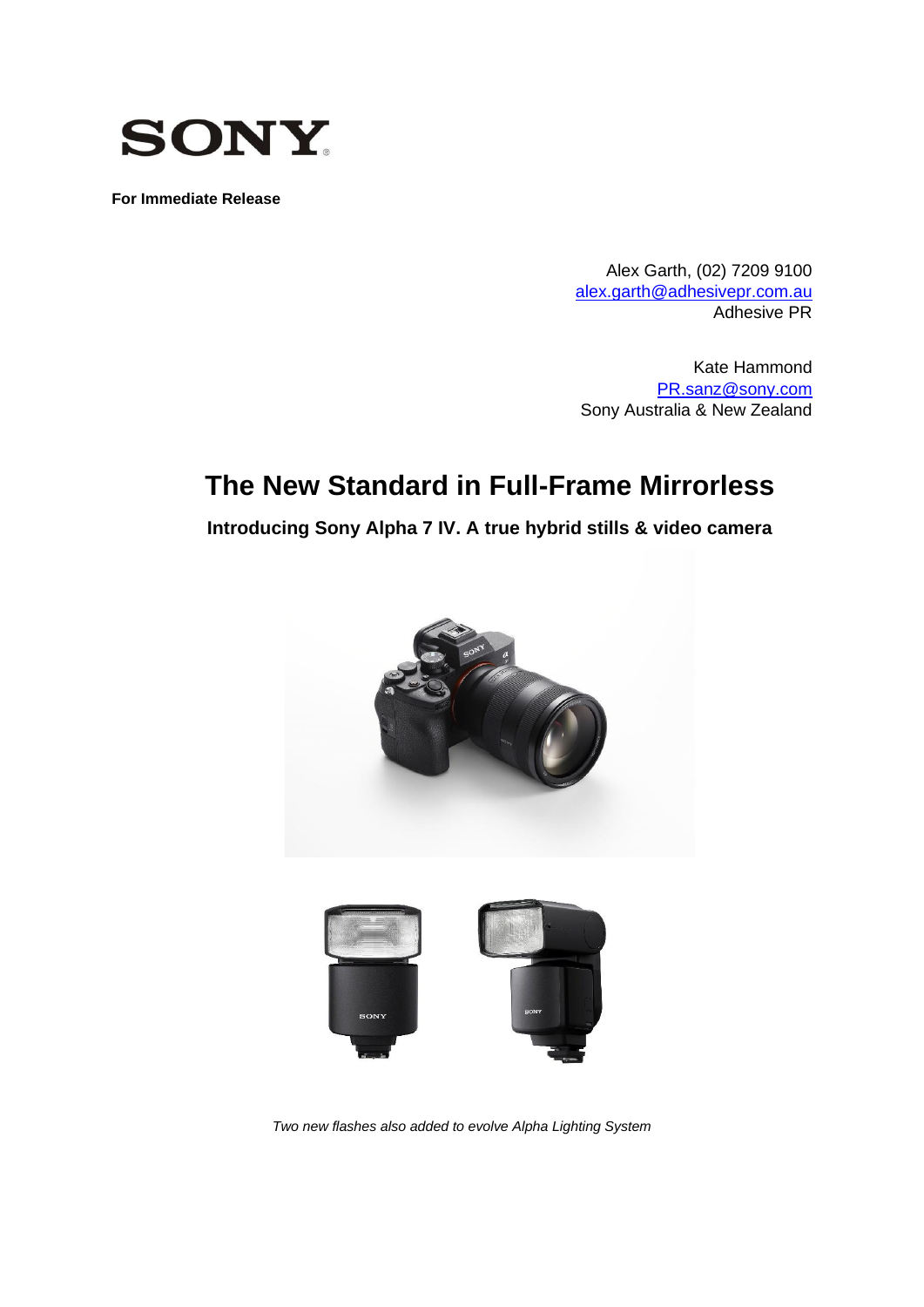**(SYDNEY AUSTRALIA, 22 October 2021)** – Today, Sony announces three new additions to its imaging line-up — the Alpha 7 IV (ILCE-7M4) with a newly developed 33- megapixel (approx., effective) full-frame image sensor and two new flashes, the **HVL-F60RM2** and **HVL-F46RM**.

The Alpha 7 IV takes 'basic' to the next level for full-frame cameras with excellent image quality and performance. This new model, redefines the original standard set by the Alpha 7 III.

Featuring many of Sony's most advanced imaging technologies including the latest BIONZ XR™ processing engine and advanced AF (autofocus) capabilities based on the flagship Alpha 1 model, the Alpha 7 IV is the perfect all-around camera for today's imaging enthusiasts and professionals.

The Alpha 7 IV also boasts a new 33 MP image sensor that will produce rich images and various new features to support the growing demand for remote communication, redefining what a 'basic' camera can accomplish.

*"In 2018, the Alpha 7 III set the benchmark for what full-frame cameras should deliver, and now Sony has redefined those standards,"* said Jun Yoon, Head of Digital Imaging Sony Australia & New Zealand. *"The Alpha 7 IV brings together the best of Sony imaging technology to deliver an exceptional experience in both stills and video, allowing users to capture their creative vision, in any situation they find themselves in."*

# **Alpha 7 IV: Innovation never ends**

The new Alpha 7 IV is the ultimate hybrid camera packed with outstanding still image quality and evolved video technology with advanced autofocus, enhanced operability and workflow capability. The model was also developed with environment in mind by using Sony's original recycled plastic **[SORPLAS™](https://www.sony-asia.com/electronics/sorplas-recycled-plastic)** for the camera body and the packaging with recyclable<sup>i</sup> materials and less plastic.

# Outstanding image quality

With a newly developed 33MP full-frame back-illuminated Exmor R™ CMOS image sensor, superior image quality and Wide ISO sensitivity range expandable to ISO 50-204800 is achieved. The high resolution enables the camera to express smooth gradation, fine details and textures of the subject while reducing noise. Its 15-stop dynamic range allows a wide expressive range while Creative Look settings can help to create original looks effortlessly for both stills and video.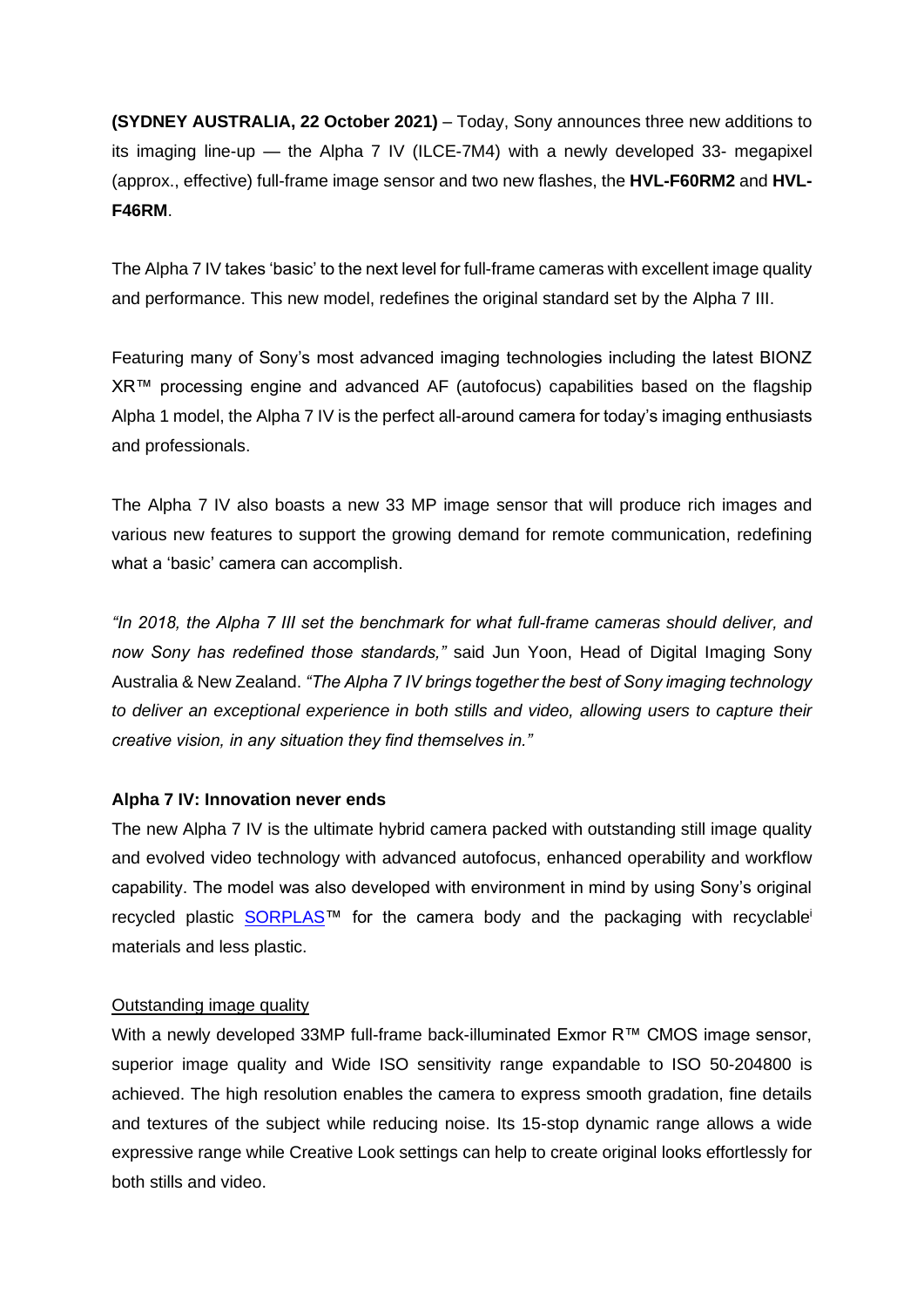#### Next level AF performance

The latest processing engine BIONZ XR, also used in the flagship Alpha 1, delivers highspeed AF, uninterrupted continuous shooting at 10fps<sup>ii</sup> with AF/AE tracking and a large buffer for a smooth shooting experience. Alpha 7 IV tracks subjects with tenacious Real-Time Tracking and 759 phase-detection AF points in a high-density focal plane phase-detection AF system that covers approximately 94% of the image area. Additionally, for the first time, Realtime Eye AF can now track birds and animals' eye for both still images and movies, in addition to humans. The detection accuracy for human face and eyes is also approximately 30% more improved, compared with Alpha 7 III.

### Evolved movie technology

The **Alpha 7 IV** inherits technology taken from real-world movie production including S-Cinetone™ - adopted from Sony's highly regarded Cinema Line cameras used by a broad range of filmmakers and content creators – to deliver a rich, cinematic look. High quality movie is achieved with 4K 60p recording in Super 35mm mode and up to 4K 30p recording with 7K oversampling in full-frame mode. The new camera also features 10-bit depth 4:2:2 colour sampling to enable natural gradation, XAVC S-I™ intra-frame encoding for more efficient editing workflows and XAVC HS™ for doubled compression efficiency.

To meet the growing need for precise AF performance when shooting videos, unique AF features are achieved when using the **Alpha 7 IV** with selected Sony E-mount lenses, including AF Assist<sup>iii</sup> that supports focus transitions when using AF and Focus Map that visualises depth of field. For the first time in the Alpha series, the new camera features Breathing Compensation<sup>iv</sup> to combat focus breathing and maintain a consistent angle of view throughout focus changes and can be switched on or off.

#### Advanced operability as a genuine hybrid model

The **Alpha 7 IV** is a hybrid still and movie camera with outstanding operability and reliability that easily allows the user to switch from photo to movie and back at their convenience. New to Sony's line-up of Alpha cameras is a dual layer mode dial with the lower layer for selecting Still/Movie/S&Q and the top layer for Auto/P/A/S/M and MR (Memory Recall), enabling users to quickly select and switch between the dedicated settings. It also has 5-axis optical in-body image stabilisation for a 5.5- step<sup>y</sup> shutter speed advantage, as well as an improved grip for greater comfort and a CFexpress Type A compatible media slot to support media with faster writing and clearance. Additionally, the 3.68 million-dot (approx.) OLED Quad-VGA viewfinder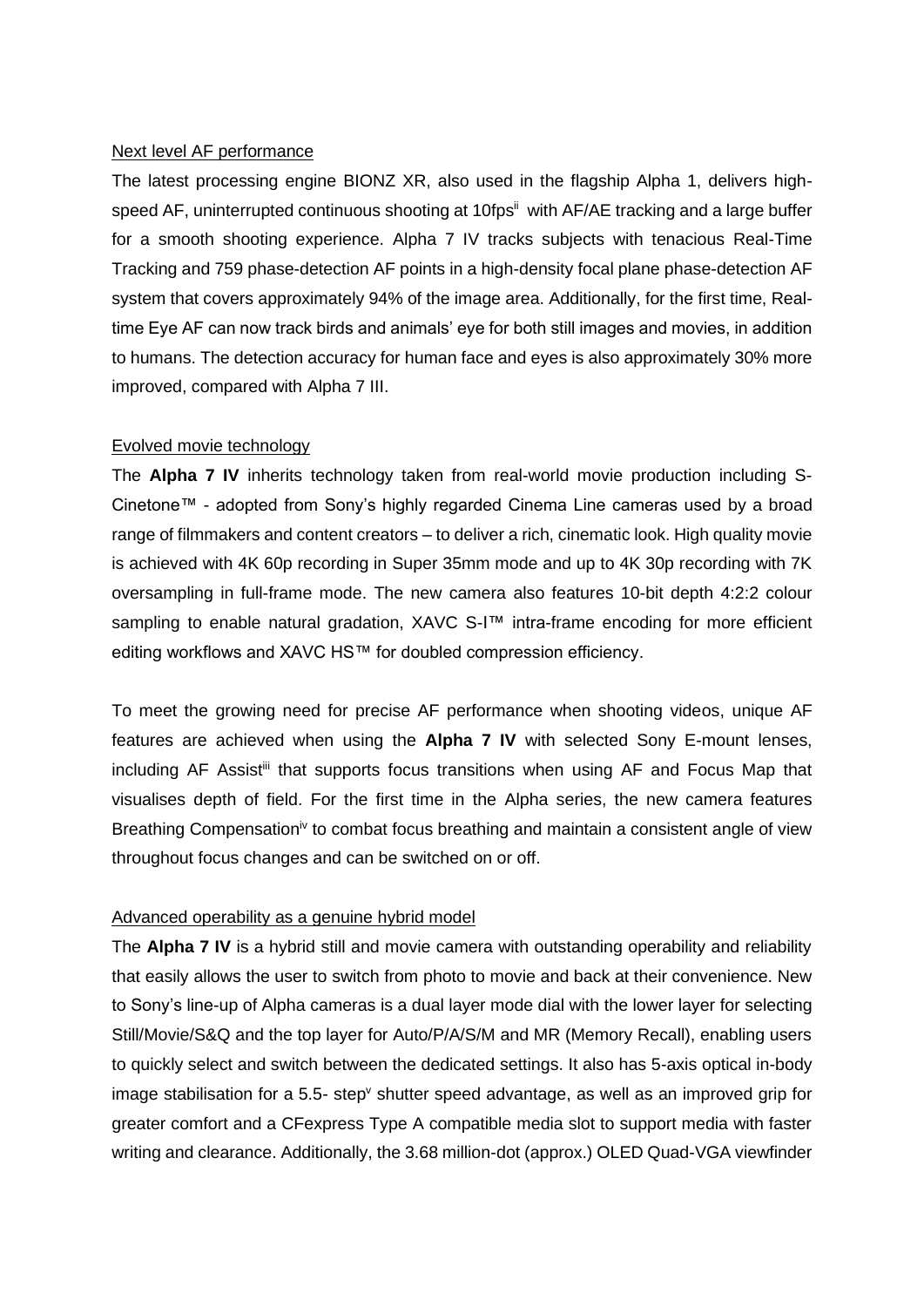is 1.6 times the resolution of the **Alpha 7 III** viewfinder, allowing users to benefit from the upgraded live-view image quality that minimises false colour and increases resolution.

Videographers can record 4K 60p 10-bit 4:2:2 video continuously for more than an hour thanks to the camera's heat-dissipating structure. Optical 'Active Mode'<sup>vi</sup> image stabilisation helps optimum video shooting. They can also benefit from the 3.0-type 1.03 million-dot (approx.) side-opening vari-angle touch-panel rear LCD monitor, top-panel REC button and highcapacity Z-series battery.

The ALPHA 7 IV body is built with magnesium alloy to achieve a robustness while minimising its weight. In addition, the redesigned structure and lens lock button contribute to enhanced dust and moisture resistancevii.

### Enhanced workflow capabilities

By offering a variety of connectivity options, the Alpha 7 IV enables on-the-spot streaming and sharing of high-quality content to meet the growing need for remote communication in realtime without sacrificing excellent image and sound quality. The connection between the camera and mobile application Imaging Edge Mobile™viii is simplified via Bluetooth, and fast data transfer is possible by 5 GHz/2.4 GHz Wi-Fi<sup>ix</sup>.

The camera also has a new feature called "Shot Mark" to enable easy access to the marked scenes in a video clip, within camera and on Sony's Catalyst Browse/Prepare applications.<sup>x</sup>

Furthermore, the camera has a range of new features to support live streaming and remote communication without the need of dedicated software. UVC (USB Video Class) and UAC (USB Audio Class) turn the **Alpha 7 IV** into a high-performance live streaming camera when connected to a computer or smartphone. High image quality such as 4K 15p and 1080 FHD 60p deliver realistic video for remote sharing and the **Alpha 7 IV**'s digital audio interface can be paired with a range of mics and accessories to deliver high quality sound.

#### Designed with the environment in mind

According to Sony's environmental efforts based on the ["Road to Zero"](https://www.sony.com/en/SonyInfo/csr/eco/RoadToZero/gm_en.html), environment was an important factor in the development of **Alpha 7 IV**'s design, production and packaging. The camera uses recycled plastic, SORPLAS<sup>™</sup>, which does not depend on non-renewable resources and is produced at the sites using renewable energy such as solar power generation. The product packaging also adopts recyclable<sup>xi</sup> plastic-reduced materials.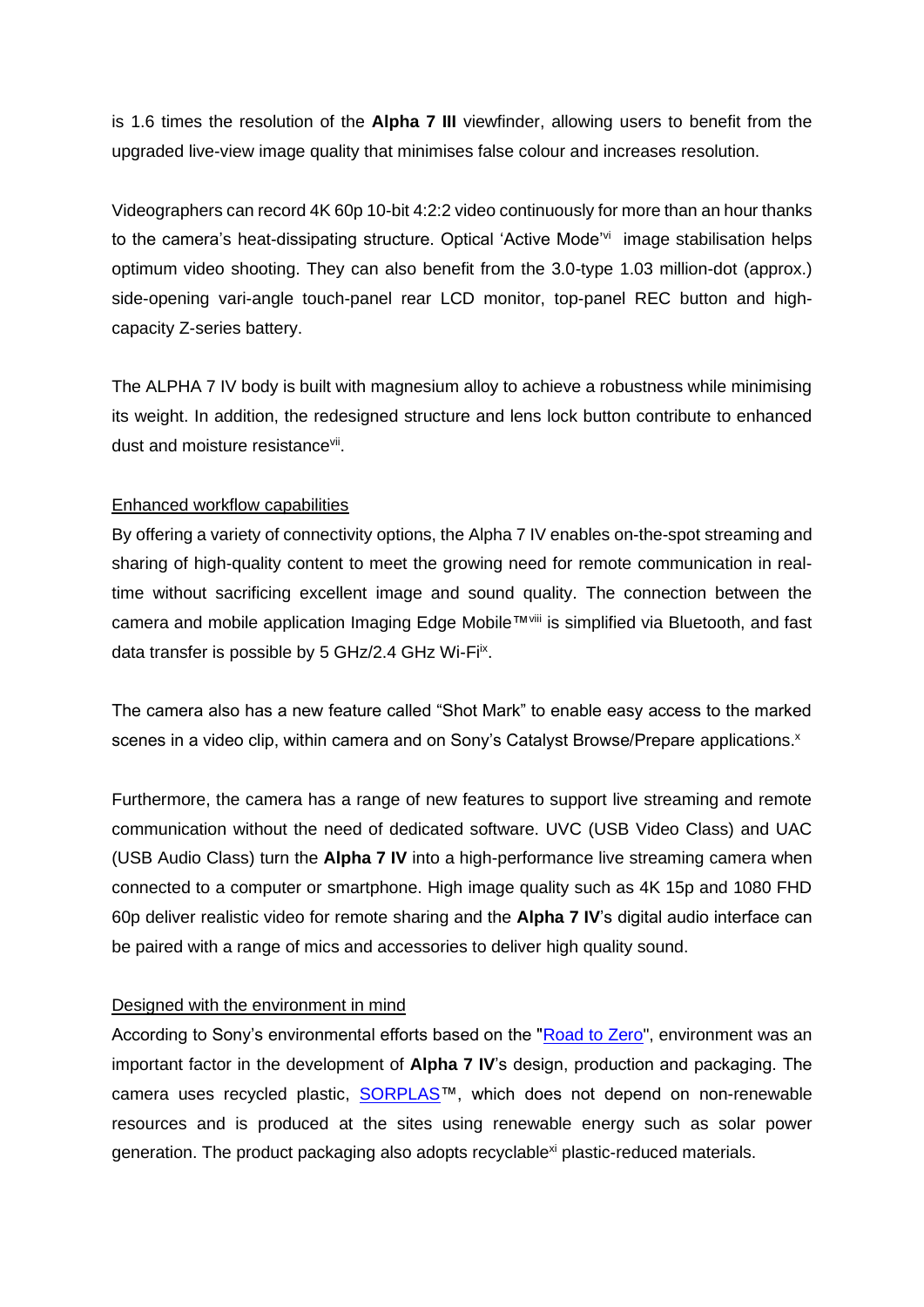

### **HVL-F60RM2 and HVL-F46RM: Powerful flashes to evolve Alpha Lighting System**

The HVL-F60RM2 with GN 60 and 20-200mm<sup>xii</sup> coverage and HVL-F46RM with GN 46 and 24-105mm<sup>xiii</sup> are powerful wireless flashes that offer precise control, enhanced high-speed and intuitive operability. They are designed to meet the needs of both professional and advanced content creators when shooting with a Sony Alpha camera, including the **Alpha 7 IV**, to offer the ultimate Alpha Lighting System through the flash and camera communicating in detail with each other.

Both flashes have upgraded continuous shooting flash performance, up to 200 times at 10 frames per second<sup>xiv</sup> for the HVL-F60RM2 and 60 times for the HVL-F46RM. The optimised flash algorithm ensures both flashes are overheat-resistant, and a set of four Ni-MH (Nickelmetal hydride) batteries can power up to 240 flashes with a 1.7 second recycle time for the HVL-F60RM2 and up to 320 flashes with a 2.0 second recycle time for the HVL-F46RM<sup>xv</sup>.

When used in combination with an Alpha camera, they allow users to experience the unique communication and system benefits of the Alpha Lighting System. For example, with the ALPHA 7 IV, P-TTL flash control metering for every frame in Mid, and Hi continuous mode has become possible in addition to Lo continuous mode. The flash release time lag is also shortened to capture momentary facial expressions and movements of the subject.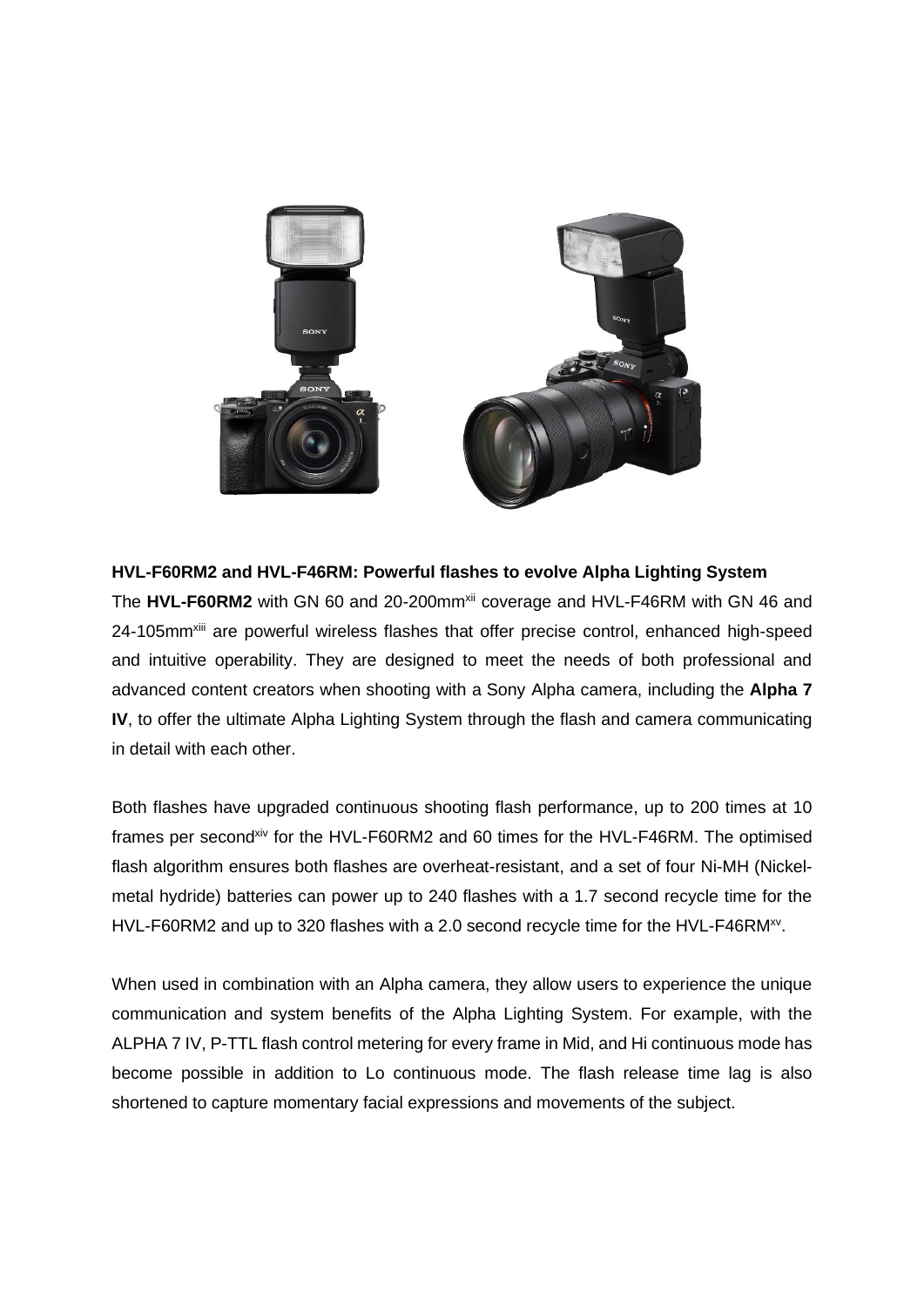With the **Alpha 1**, the **HVL-F60RM2** achieves a phenomenal up to 20fps of continuous shooting<sup> $xvi$ </sup> and approximately 20 flashes per second can be produced for more than 10 seconds with the external flash battery adapter FA-EBA1. When Alpha 1 is used with Sony's flashes including HVL-F60RM2 and HVL-F46RM, users can sync up to 1/400 second shutter speed to expand expressive capabilities when shooting in full-frame mode.

Other system benefits of HVL-F60RM2 and HVL-F46RM with an Alpha camera include:

- Flash parameters controlled directly from the menu of a compatible camera<sup>xvii</sup>
- Flash control linked to camera face detection<sup>xviii</sup>
- Automatic correction of white balance based on the colour temperature information from the flash

Both flashes also feature improved robustness and operability. The Multi Interface shoe with Sony's unique metal shoe foot with rugged side frame significantly increases strength and reliability. Shoe sealing helps the flashes to be more dust and moisture resistant. Xix The HVL-F60RM2's original rotating head mechanism, "Quick Shift Bounce" that enables flexible positioning and optimum lighting control has also been improved to prevent unintended change in the bounce angle.

They support wireless radio communication and can control up to 15 flashes and/or receiver units in 5 groups via wireless radio communication for enhanced lighting control versatility.

The camera is also compatible with the **Camera Remote Software Development Kit (SDK)**.

# **PRICE & AVAILABILITY**

The **Alpha 7 IV** will be available in Australia for SRP \$4,299 from late **November 2021**. For a full list of specs and information, please visit: <https://www.sony.com.au/electronics/interchangeable-lens-cameras/ilce-7m4>

The **HVL-F60RM2** flash will be available in Australia for SRP \$849 from mid **November 2021**.

The **HVL-F46RM** flash will be available in Australia for SRP \$649 from mid **November 2021**.